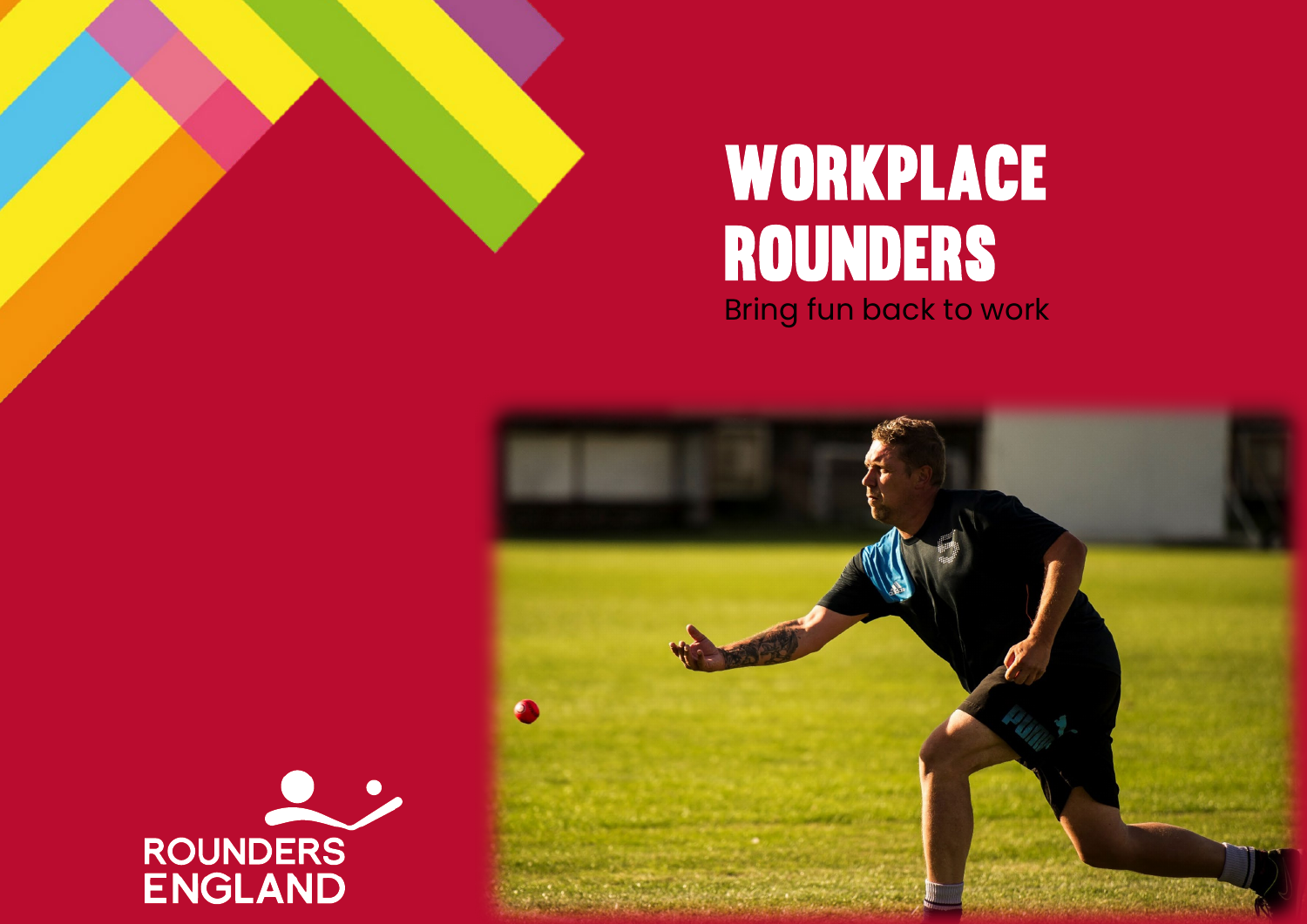### **Reconnect** through rounders and bring **fun** back to work because everyone loves rounders!

Let employees **relax**, **destress** and show off their competitive streak! Rounders is the easiest sport to access, so will suit all of your employees needs, fitness levels and abilities, where everyone can be involved.

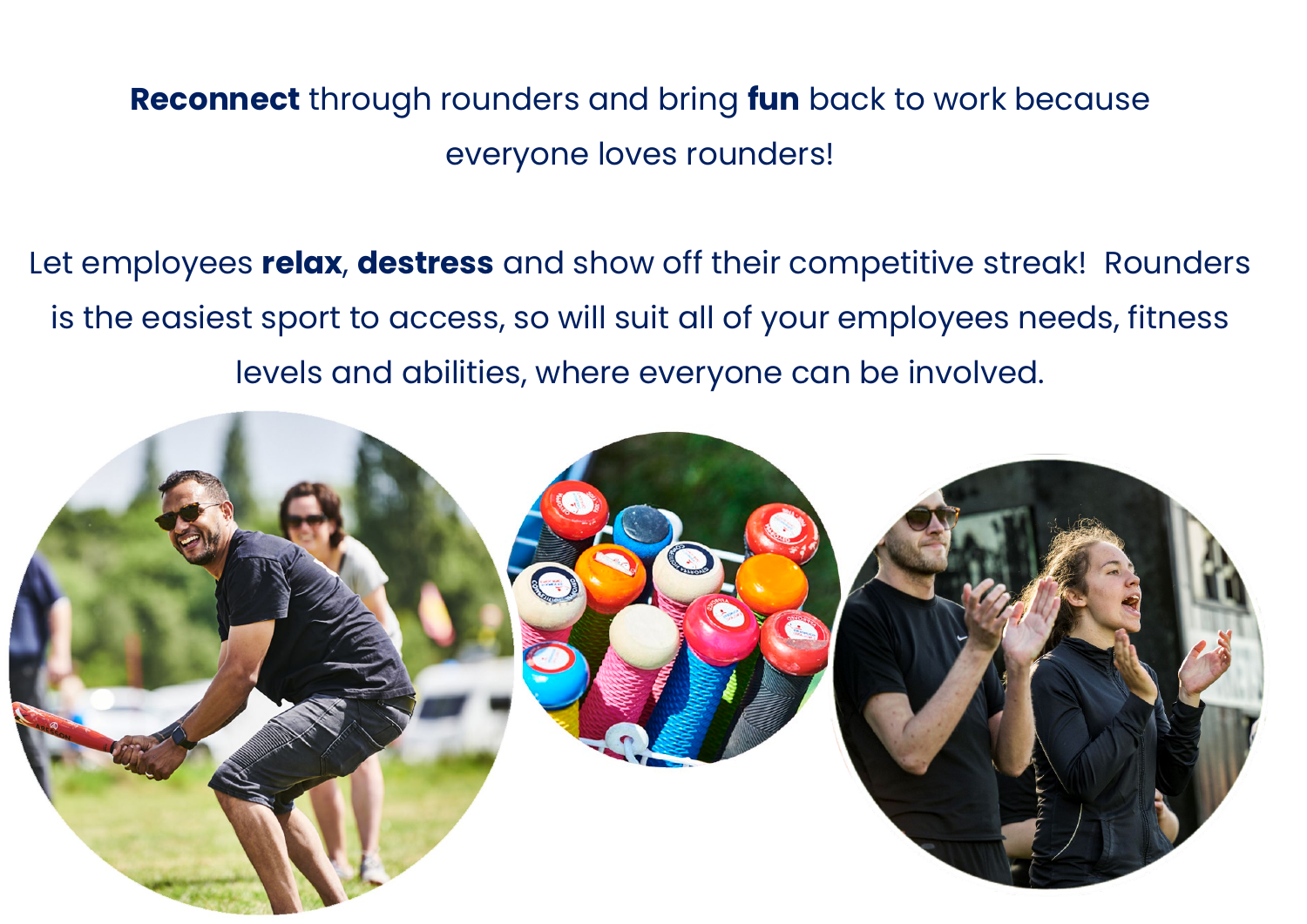# What you'll need to get started:



**Somewhere to play** 

- •Measurements/dimensions and how to mark out a pitch can
- •Make sure the area you have is safe so that members of the public won't get in the way.
- •A local park, leisure centre and community playing field are

•Bats, balls, posts and bases. We would recommend tennis balls for workplace rounders. Equipment can be bought direct from the Rounders England online [SHOP.](https://www.roundersengland.co.uk/shop/)

Our simplified rules can be found [HERE.](https://www.roundersengland.co.uk/content/uploads/2018/08/Simplified-Rules-2018.pdf) Rounders England offers various courses to help grow your rounders knowledge, such as:

- •[eLearning Introduction](https://www.roundersengland.co.uk/learn/leadership/#Introduction%20to%20Rounders%20elearning%20course) to Rounders
- •[Preliminary Umpire Course](https://www.roundersengland.co.uk/learn/umpiring/)

These courses can all be organised through Rounders England. Email [workforce@roundersengland.co.uk](mailto:workforce@roundersengland.co.uk) for more